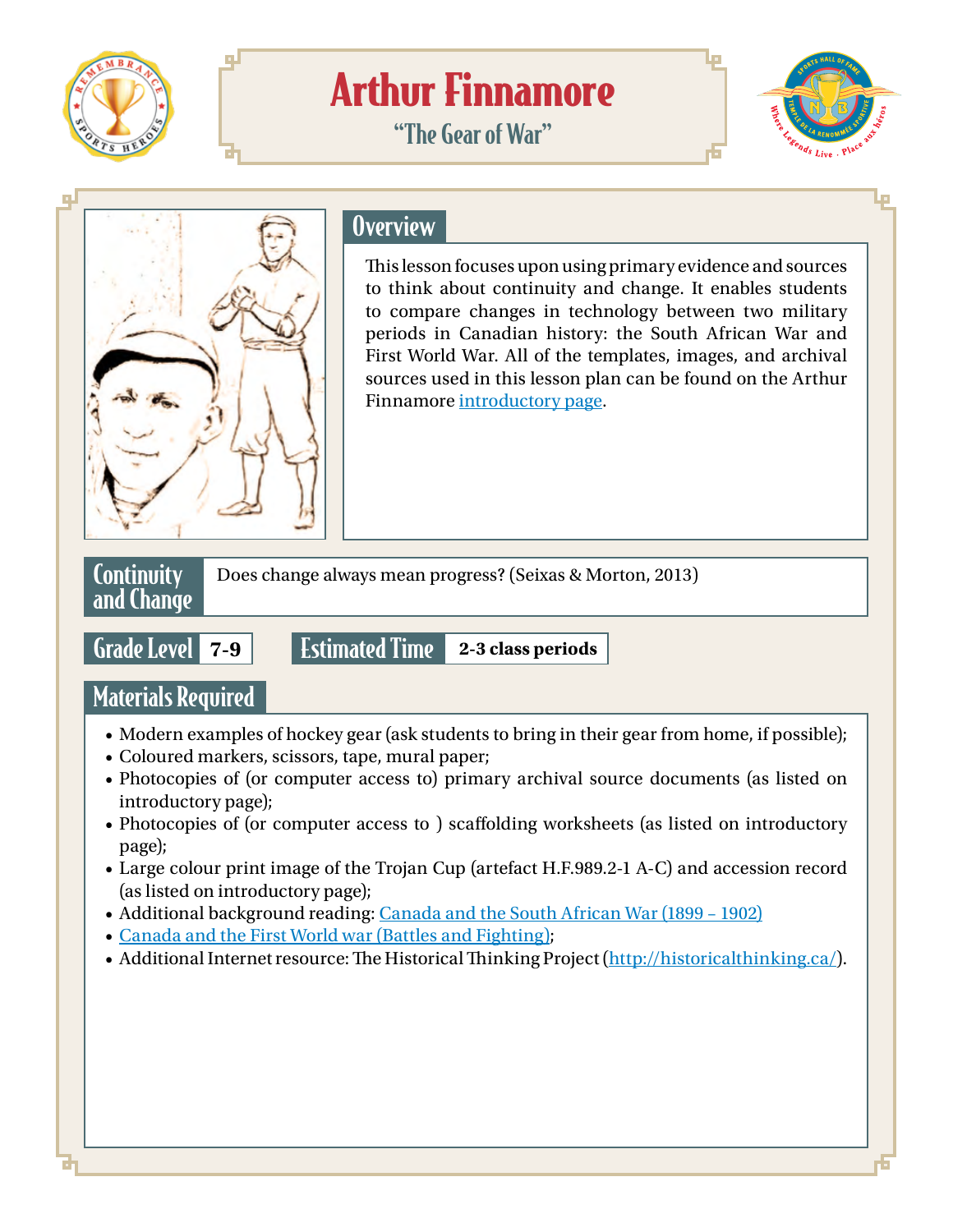### **Lesson**



### Part A - Introduction:

#### **Think: (Template: Interpreting Artefacts)**

- 1. Commence the class by showing students an image of the Trojan Cup (H.F. 989.2-1 A-C). Pass out copies of the image for each student (or pairs of students), along with the interpreting artefacts template. Encourage students to carefully examine the artefact for evidence; lead them through the historical thinking process by asking these observation questions. Encourage students to record their evidence on their chart:
	- What is it?
	- What evidence can you draw from this primary source?
	- What does the inscription say?
	- Where is it from?
	- Why was it created?

#### **Arthur Finnamore:**

- 2. Now provide students with additional archival information to assist with contextualising the artefact. Show students the two photographs "Fredericton Trojans Hockey Team, 1902-1903", and "Fredericton Trojans Hockey Team, 1905- 1906".
- 3. Also provide them with a copy of the accession record for the artefact (which provides a history of use). Now ask students:
	- What evidence can you draw from this additional information about the artefact?
	- Why is it historically significant?
	- When was it used?
	- What does it reveal about the past?

Encourage students to record this additional evidence on their interpreting artefacts chart. Also encourage them to identify Authur Finnamore in both of the images, since he is the person the class will be exploring further.



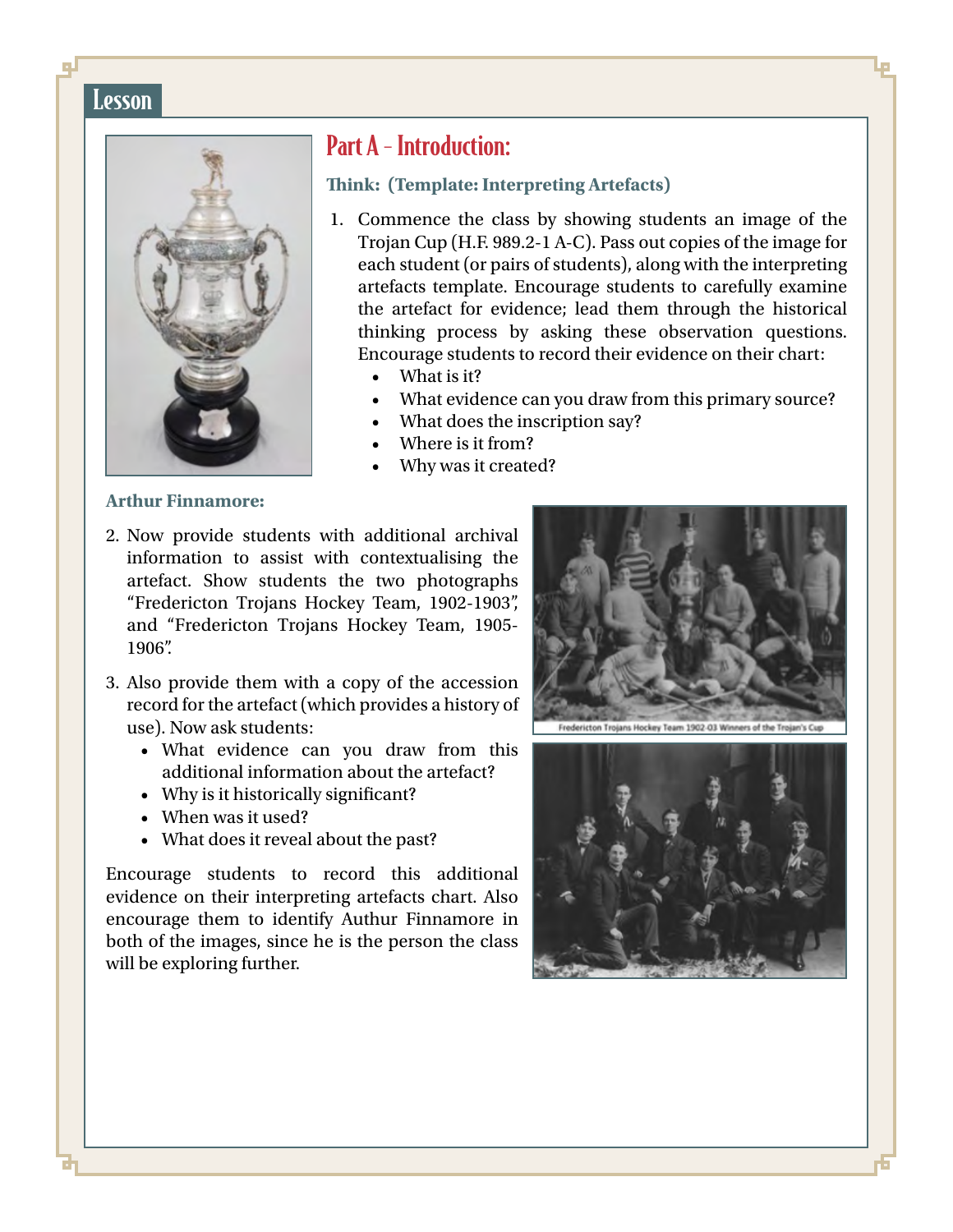# Part B - Thinking about Continuity and Change in Hockey Technology:

#### **Pair:**

#### **(Template: Continuity and Change Analysis Chart)**

4. Explain to students that now the class is going to analyse the two photographs for continuity and change (using the template provided). Meaning: what has stayed the same in hockey technology and what has changed. Invite students (at least one student per working group) to present their hockey gear for analysis.

Working in groups, ask students to first carefully examine the photographs for evidence of at least 5 types of hockey gear athletes used in 1902-1903.

Encourage students to also carefully compare this evidence against the samples of modern hockey gear:

- What has stayed the same in hockey technology?
- What has changed?
- Have these changes been better or worse for the game of hockey?
- Why?

(This activity is intended to introduce students to the Historical Thinking concept of [continuity and change](http://historicalthinking.ca/continuity-and-change).)

#### **Share:**

- 5. Encourage students to share their comparative analysis of hockey gear, returning to the same set of questions:
	- What has stayed the same in hockey technology?
	- What has changed?
	- Have these changes been better or worse for the game of hockey?
	- Why?

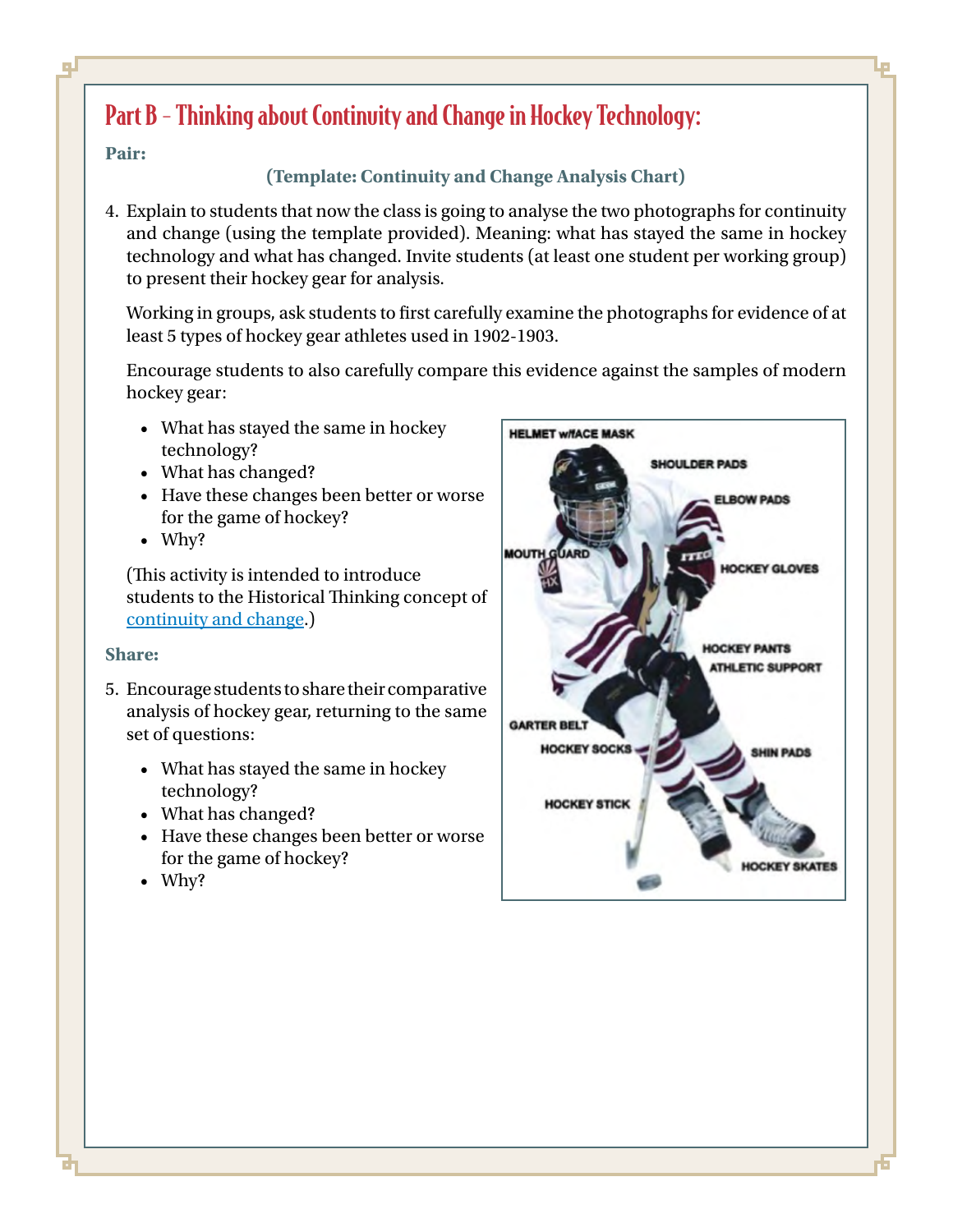# Part C – Thinking about Continuity and Change in War Technology:

#### **Pair:**

o L

6. Commence by displaying the Library and Archives Canada poster image "[Why Don't They Come](http://www.ww1propaganda.com/ww1-poster/why-dont-they-come-join-148th-battalion)" as an introduction to the next activity.

Explain to students that this recruitment poster dates from the First World War, and also relates to hockey. Demonstrate historical thinking by encouraging questions such as:

- What is the overall message (what does it want the public to do)?
- How does the poster make you feel?
- What effect might it have had on Canadians at that time?

Encourage students to help you with a more detailed analysis of the poster, providing guidance, if necessary, by asking them to describe how the overall message is conveyed by the use of:

- symbols and images;
- words;
- arrangement of the images and words;
- colours of the poster.



 Explain that posters such as this may have influenced hockey players like Arthur Finnamore to enlist in the war. We will never know for certain, however, since we cannot travel back in time to speak with Arthur Finnamore directly. What we can do, though, is study his military records.

# Part D – Creating a Progress & Decline Graph:

#### **Think:**

#### **(Template: Progress & Decline Analysis Chart)**

7. As a review of the previous lesson plan regarding Charles Gorman, encourage students to return to their charts that summarise Canada's involvement in significant events during the First World War. As a class, establish a horizontal (x) axis timeline similar to the example illustrated. Encourage students to draw a similar axis timeline in their own notebooks (or use the template provided).

|                                           | $+2$           | <b>START</b><br>(Strategic Arms Reduction Treaty)                           |
|-------------------------------------------|----------------|-----------------------------------------------------------------------------|
| <b>PROGRESS</b><br><b>TOWARD</b><br>PEACE | $+1$           | Nixon<br>Suez<br>Crisis<br>in China                                         |
| <b>DECLINE</b><br><b>INTO WAR</b>         | Ō              | <b>NATO</b><br>1955<br>1975<br>1965<br>1945<br>1985<br>2005 PRESENT<br>1995 |
|                                           | $\overline{2}$ | Korean War<br>Vietnam War<br>$(1955 - 1975)$<br>$(1950 - 1953)$             |

#### **Pair:**

8. Working in groups, encourage students to examine the military personnel records belonging to Arthur Finnamore (for both the South African War and First World War), and add these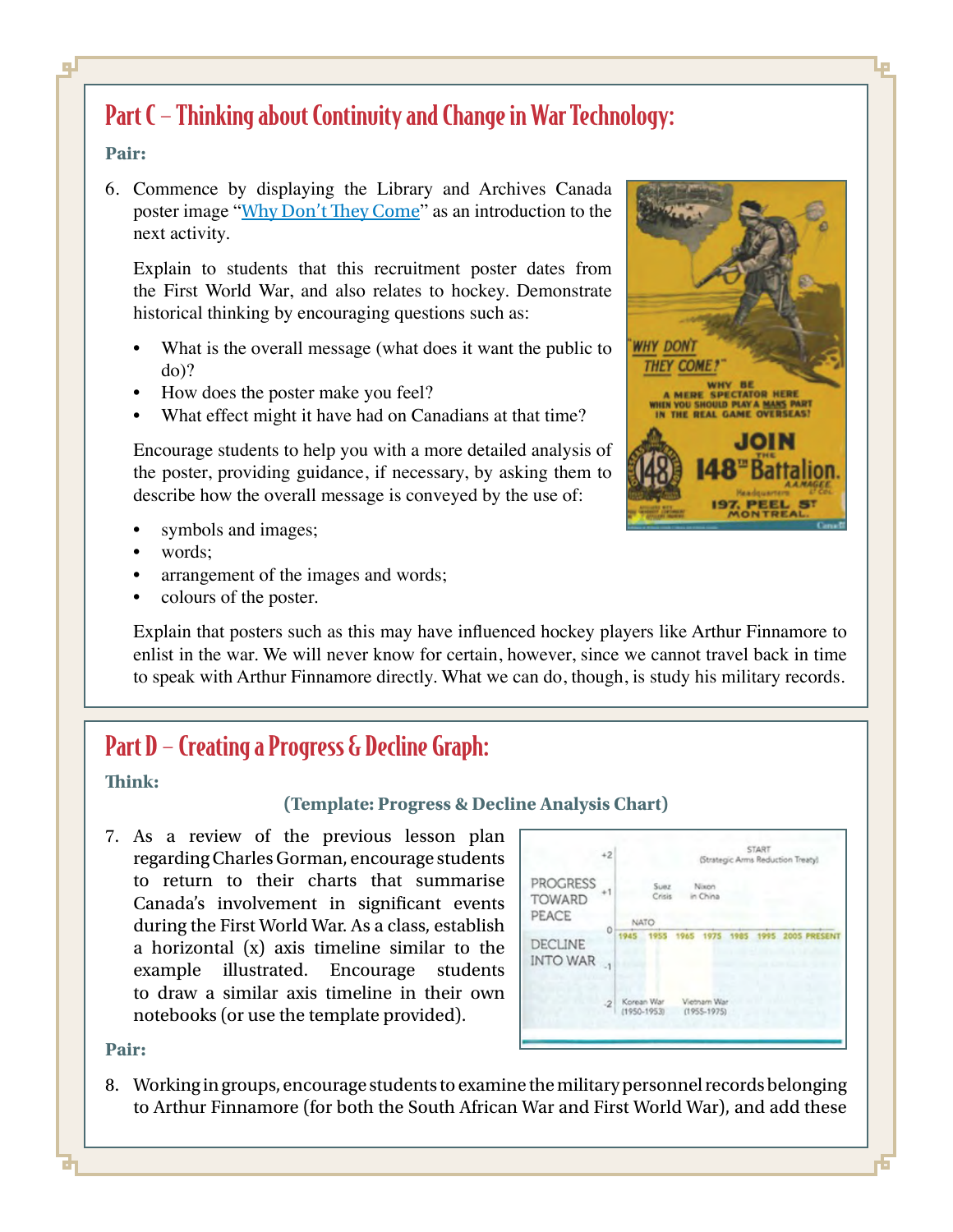q.

#### events to their axis timeline. Specific questions to ask:

- When did Arthur join the 4th Canadian Mounted Rifles?
- How long did he serve in South Africa?
- When was he playing hockey in Fredericton? (Clue can be found within the Trojan Cup image)
- When did he get married?
- When did he enlist for overseas service?
- When did he depart from Saint John?
- When did he land in France with the 12th Canadian Siege Battery?
- When did he return to Saint John?

#### **Additional Resources:**

- [Lest We Forget First World War Student Information Package](http://www.bac-lac.gc.ca/eng/discover/military-heritage/lest-we-forget/Pages/templates-supporting-documents.aspx) (These information sheets will help to interpret the documents found in the service files of the Canadian Expeditionary Force – including those of Arthur Finnamore. Please disregard the password request.)
- [Cursive Letter Writing Guide](http://nbsportshalloffame.com/remembrance/wp-content/uploads/sites/2/2015/12/cursive-writing-guide-letters.pdf)

#### **Share:**

9. Have students add these life events to the classroom axis timeline (as well as their own). Then, using their textbook (or Internet) as a reference source, encourage students to search out the dates of the South African War, as well as the First World War. Add and highlight these two historical periods on the axis timeline with two different coloured markers.

Then add a vertical (y) axis and label this "Weaponry of War". Above axis x represents TECHNOLOGICAL PROGRESS, while below axis x represents TECHNOLOGICAL DECLINE (see Progress & Decline Analysis Chart template for an example).

#### **Think:**

#### **(Template: Continuity and Change Analysis Chart)**

- 10. As a homework assignment, encourage students to research the technical specifications of weaponry used during the two wars in question (South African War and First World War). Within each working group, have half of the students research weaponry from the South African War, and the other half research weaponry from the First World War. Web sites to use:
	- [Canada & the South African War, 1899 1902](http://www.warmuseum.ca/cwm/exhibitions/boer/boerwarhistory_e.shtml)
	- [Canada and the First World War \(Battles and Fighting\)](http://www.warmuseum.ca/firstworldwar/history/?target=118)

#### **Pair:**

11. Working in groups, have students share their research and add the groups' weaponry research to their individual Progress & Decline axis timelines—indicating when the technology was used (duration) as well as whether it could be consider a progression in warfare or a decline (and why).